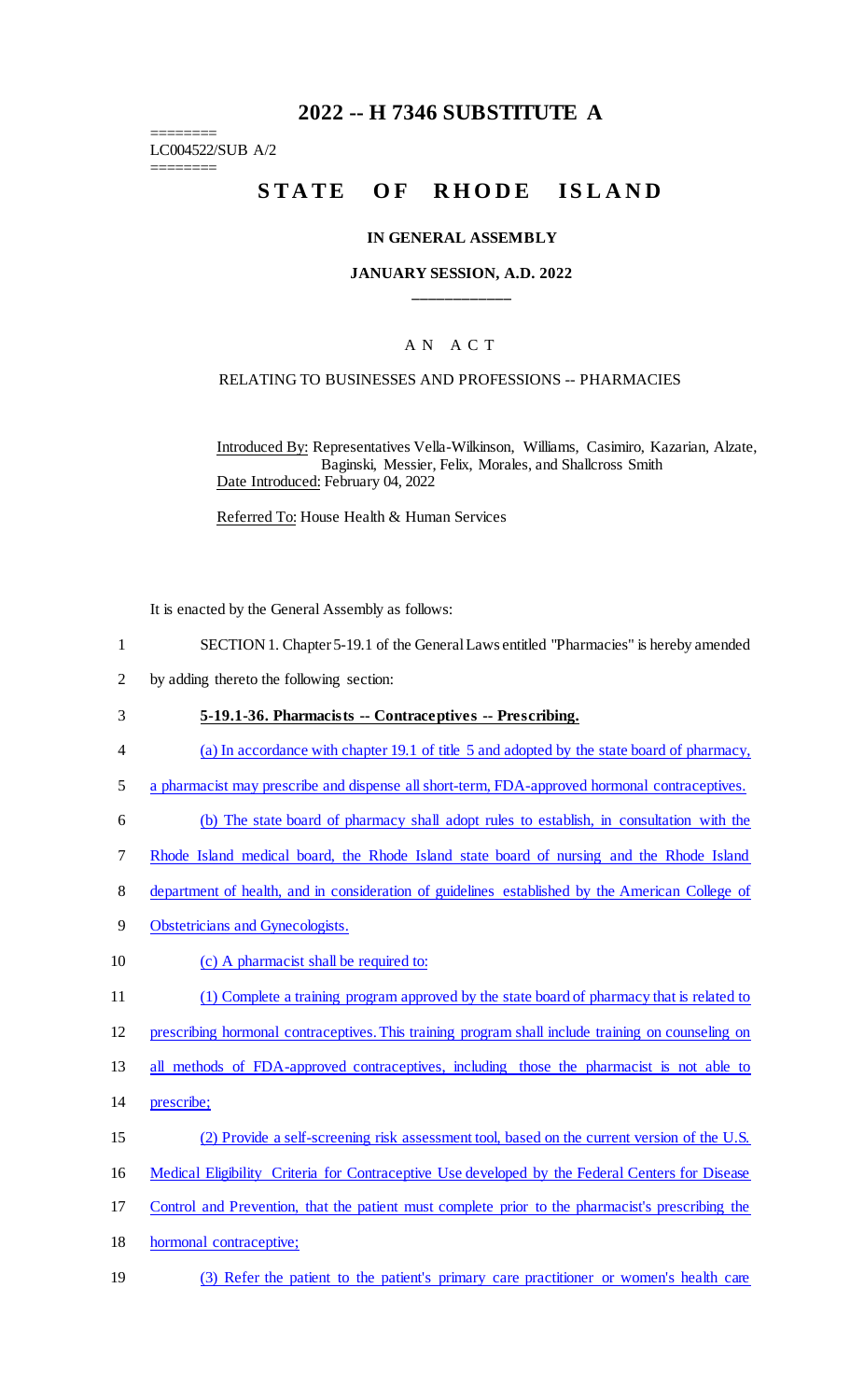- practitioner upon prescribing and dispensing the hormonal contraceptive patch or self-administered
- 2 oral hormonal contraceptive;
- (4) Provide the patient with a written record of the hormonal contraceptive prescribed and
- dispensed and advise the patient to consult with a primary care practitioner or women's health care
- practitioner; and
- (5) Dispense the contraceptives to the patient as soon as practicable after the pharmacist
- issues the prescription.
- 8 (d) All state and federal laws governing insurance coverage of contraceptive drugs,
- devices, products and services shall apply to contraceptives prescribed by a pharmacist under this
- section.
- (e) The Rhode Island state pharmacy board should track and report on accessibility and
- use, including the number and geographic locations of participating pharmacy stores; number of
- 13 pharmacists that have successfully completed the training protocol; and whether contraceptives are
- adequately stocked in stores.
- (f) Pharmacies should display signs in stores and on websites indicating on-site, behind-
- 16 the-counter availability of contraceptives.
- SECTION 2. This act shall take effect upon passage.
	- ======== LC004522/SUB A/2 ========